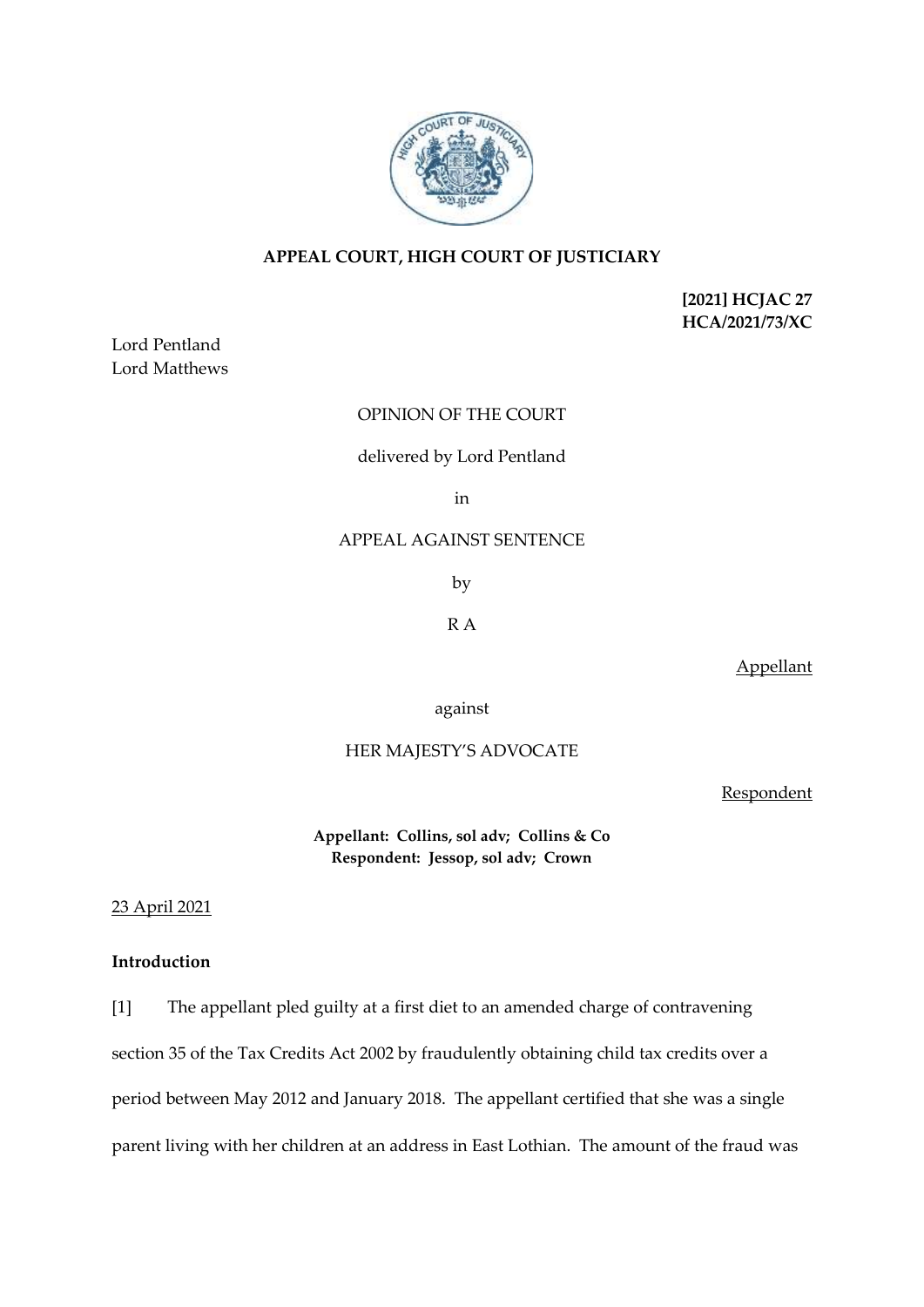£55,000. The appellant had been living with her partner during this period in a single household, but failed to declare this. He had been in full-time employment. As the Sheriff points out in her helpful report, the appellant demonstrated a clear understanding of the requirement to notify HMRC of any changes in her domestic circumstances as she reported the birth of a child and changes in her childcare costs.

[2] In mitigation before the Sheriff it was explained that the appellant was the primary carer of six children. The father of the eldest child was deceased. It was said that the appellant's former partner had been physically and emotionally abusive towards her; he was dependent on alcohol, and failed to provide financially for the appellant and the children. The appellant had not led a lavish lifestyle. She was now living with a new partner, who was the father of her youngest child. He was willing and able to care for all of the children in the event of a custodial sentence being imposed.

#### **The criminal justice social work report**

[3] The criminal justice social work report explained that the appellant was making payments of £100 per month to the Department of Work and Pensions to repay the tax credits to which she had not been entitled. She was unlikely ever to be able to repay or significantly reduce the amount defrauded. She did not have the means to pay a financial penalty. She was at low risk of reoffending. The report concluded that there was little focus for supervision under a community payback order; this was not recommended. Whilst fit to carry out unpaid work, the appellant would only be able to do this if suitable childcare arrangements could be made. She was a suitable candidate for a restriction of liberty order.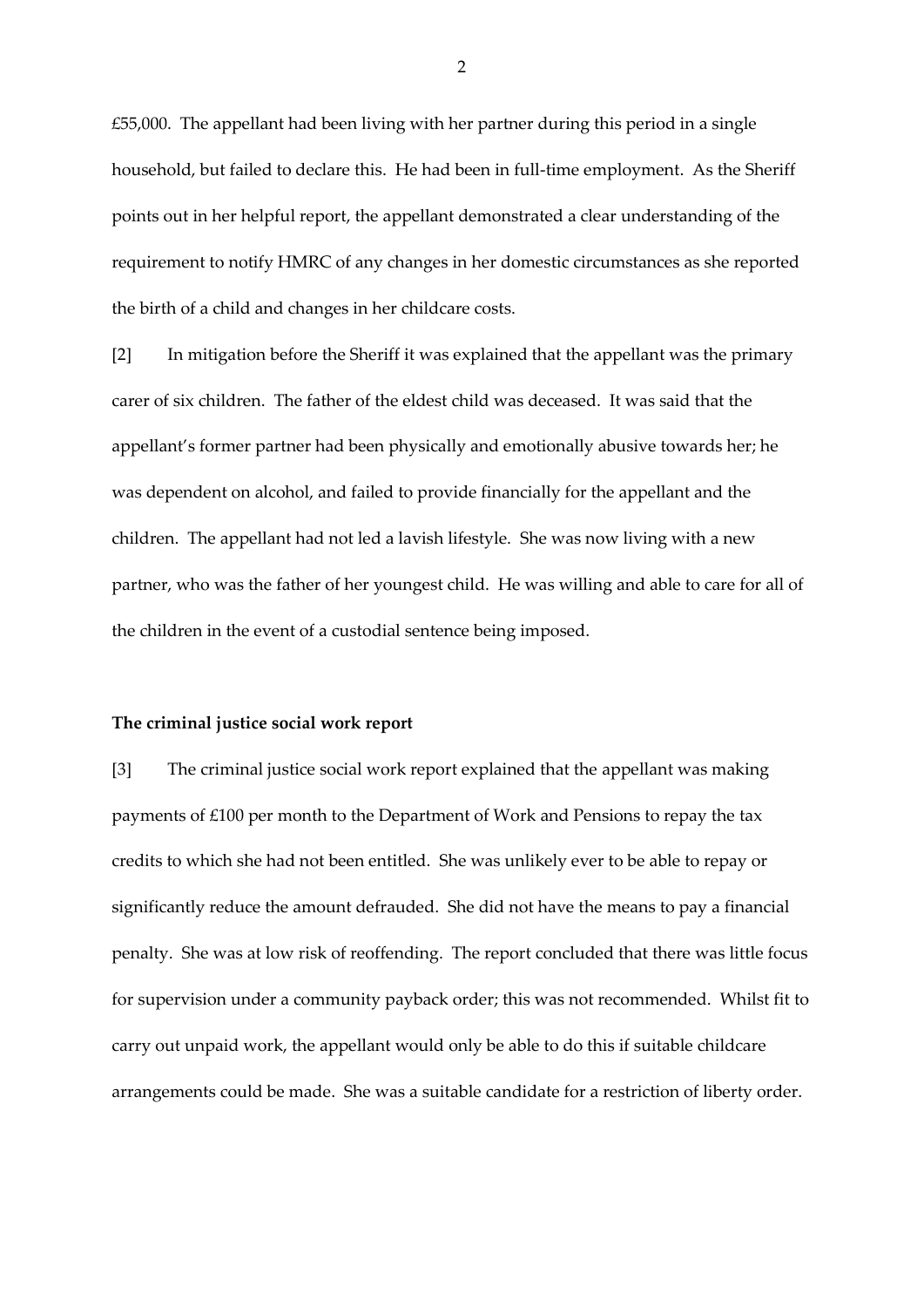## **The Sheriff's approach**

[4] The Sheriff understandably took the view that the appellant had pled guilty to a serious offence involving deliberate benefit fraud over a period of 5 years and 8 months with a monetary value of £55,000. Having regard to the guideline case of *Gill* v *Thomson* 2010 SCCR 922, only a custodial sentence was appropriate. There was in the circumstances no meaningful alternative to custody. A headline sentence of 18 months imprisonment discounted for the plea to 12 months was appropriate. In selecting that sentence the Sheriff acknowledged that the appellant's family circumstances were compelling, but they did not persuade her that, where she would retain her tenancy and where her new partner could care for the children whilst she was in custody, the circumstances could be said to be sufficiently exceptional to justify an alternative to custody.

### **The Note of Appeal**

[5] In the note of appeal it was accepted that, even after amendment, the monetary value of the fraud was high, and that the court was entitled in the circumstances to consider a custodial sentence. The appellant is a first offender, who has six children under the age of 16, the youngest being just 5 months old. She admitted claiming the benefits in the knowledge that she was not entitled to them. The background to the offending was that the appellant was, at the time, in an abusive relationship with her former partner, who is named on the indictment. He resided at the family home, but would be absent for periods of time. He had an alcohol problem and subjected the appellant to domestic violence during the relationship. The appellant was aware that she was not entitled to the benefits she claimed, but did so to support the family in circumstances where her partner failed to provide financially for the appellant and the children, and would use money intended for the family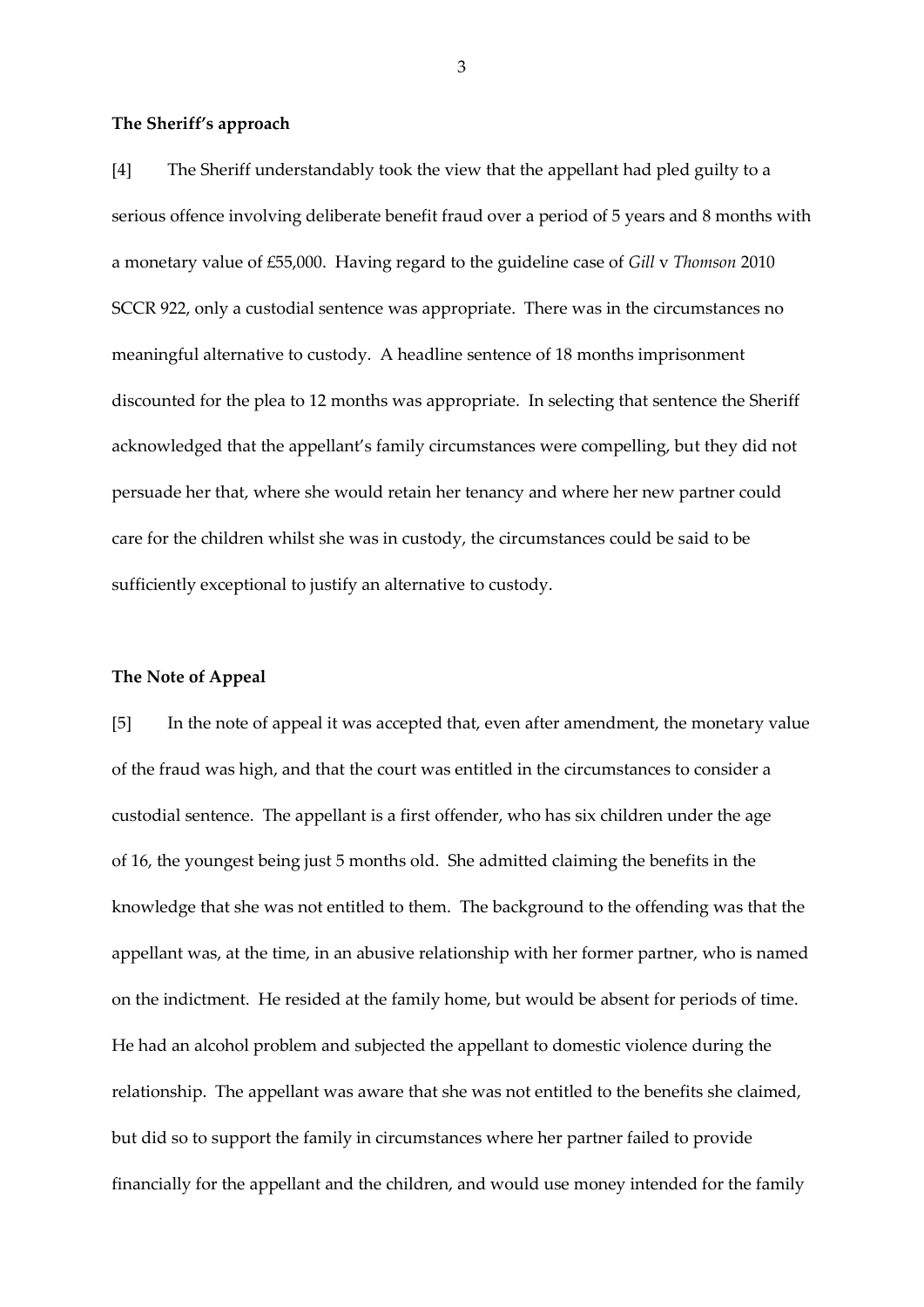to support his alcohol dependency. The relationship came to an end in 2019. It was submitted that the circumstances surrounding the commission of the offence mitigated the high value of the fraud, and, in these circumstances, an alternative to custody remained an appropriate disposal.

[6] It was submitted that the impact of a custodial sentence upon the children was a further mitigatory factor. The appellant's present partner is the father of the youngest child, but not of the other children. The appellant was concerned for the welfare of her children and her current partner had made an application for an interdict preventing the former partner from removing the children.

[7] In the circumstances, despite the high value of the fraud, it was submitted that the Sheriff erred in imposing the custodial sentence.

[8] If, contrary to the principal submission, a custodial sentence was thought to be appropriate, it was submitted that the starting point of 18 months' imprisonment was excessive in the whole circumstances.

### **Submissions for the appellant**

[9] In his written and oral submissions to this court Mr Collins, on behalf of the appellant, accepted that she had pled guilty to a serious offence involving the deliberate claiming of benefits, totalling £55,000, to which she was not entitled. The appellant had submitted her claim for Child Tax Credits without declaring that she was residing with her then partner. The value of the fraud was such that the court was obliged to give consideration to a custodial sentence, but Mr Collins submitted that the mitigatory circumstances surrounding the commission of the offence, and the appellant's own personal circumstances, were such as to provide the Sheriff with a viable alternative to such a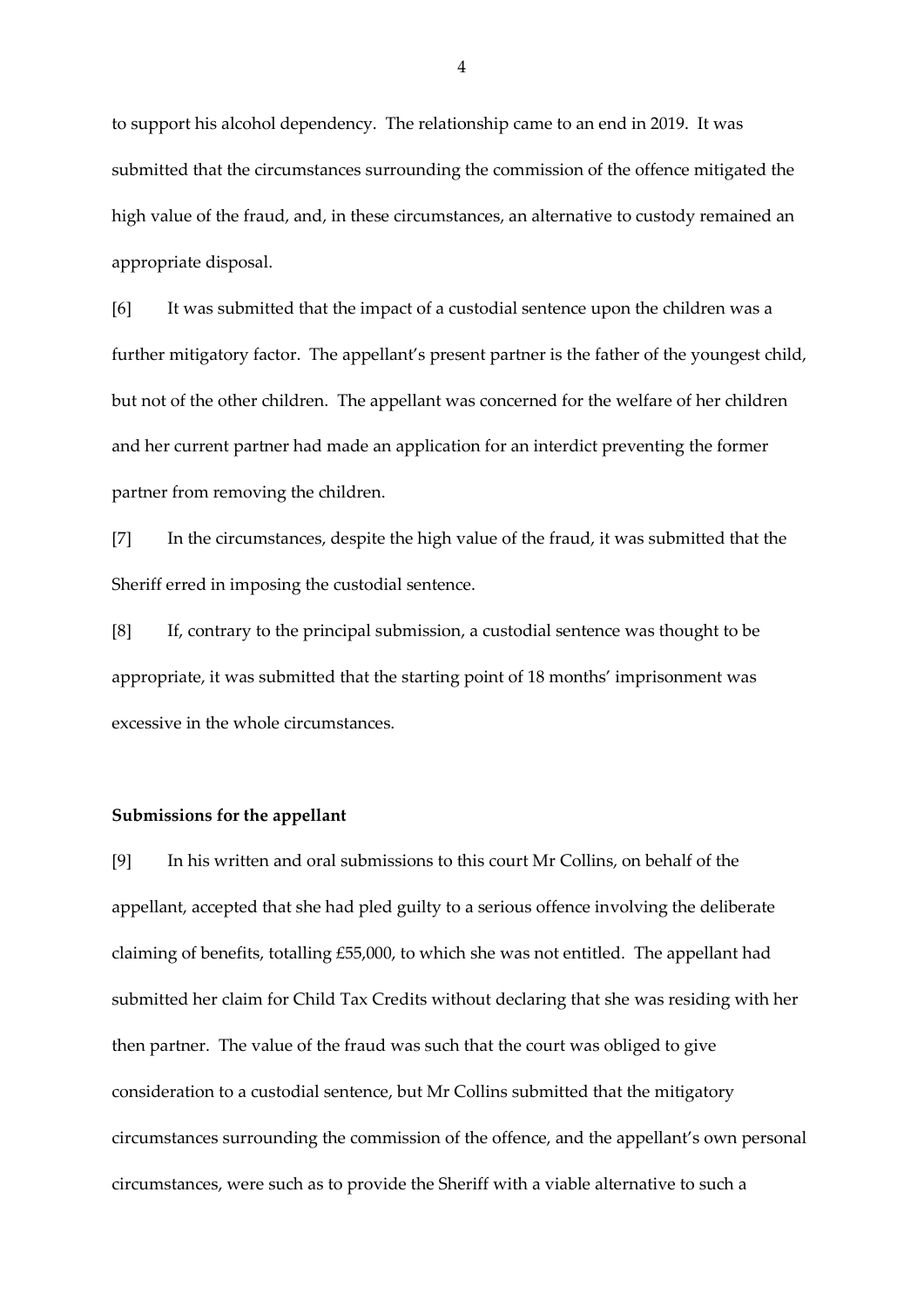custodial sentence. The appellant was residing with her partner at the time of the offences, but that relationship was an abusive one. The appellant's then partner had now been charged with an offence under section 1 of the Domestic Offences (Scotland) Act 2018 in relation to his controlling and abusive behaviour towards the appellant.

[10] Whilst the couple were residing together, the appellant's partner would frequently absent himself for periods of time from the family home, leaving the appellant and her five children without any means of financial support. He controlled the family finances, and did not provide any money for the appellant or the children, instead using the money to support his alcohol dependency and other pursuits. The appellant knew that she was not entitled to the Tax Credits. In answer to questions from the court, Mr Collins explained that the appellant's account was that she would require to lend money to her former partner. He would repay her and from time to time pay small amounts for the children, but he did not support them on a regular basis. The appellant said that she did not feel able to ask him to do so because she was scared of his violence.

[11] The last date on the libel was 19 January 2018, some three years before the date of sentence. By the time of sentence the appellant was living with her new partner and their child (the appellant's sixth child). She was concerned about the impact of a custodial sentence upon her children. The appellant's partner had sought parental rights to look after all the children. That application has been opposed by the former partner, who is seeking to have the children live with him. Whilst the appellant was in custody before being released pending the present appeal, her partner had had to seek an interdict to protect himself and the children from the former partner.

[12] The criminal justice social work report assessed the appellant as being at low risk of reoffending, and as such saw little focus for a Supervision Requirement of a Community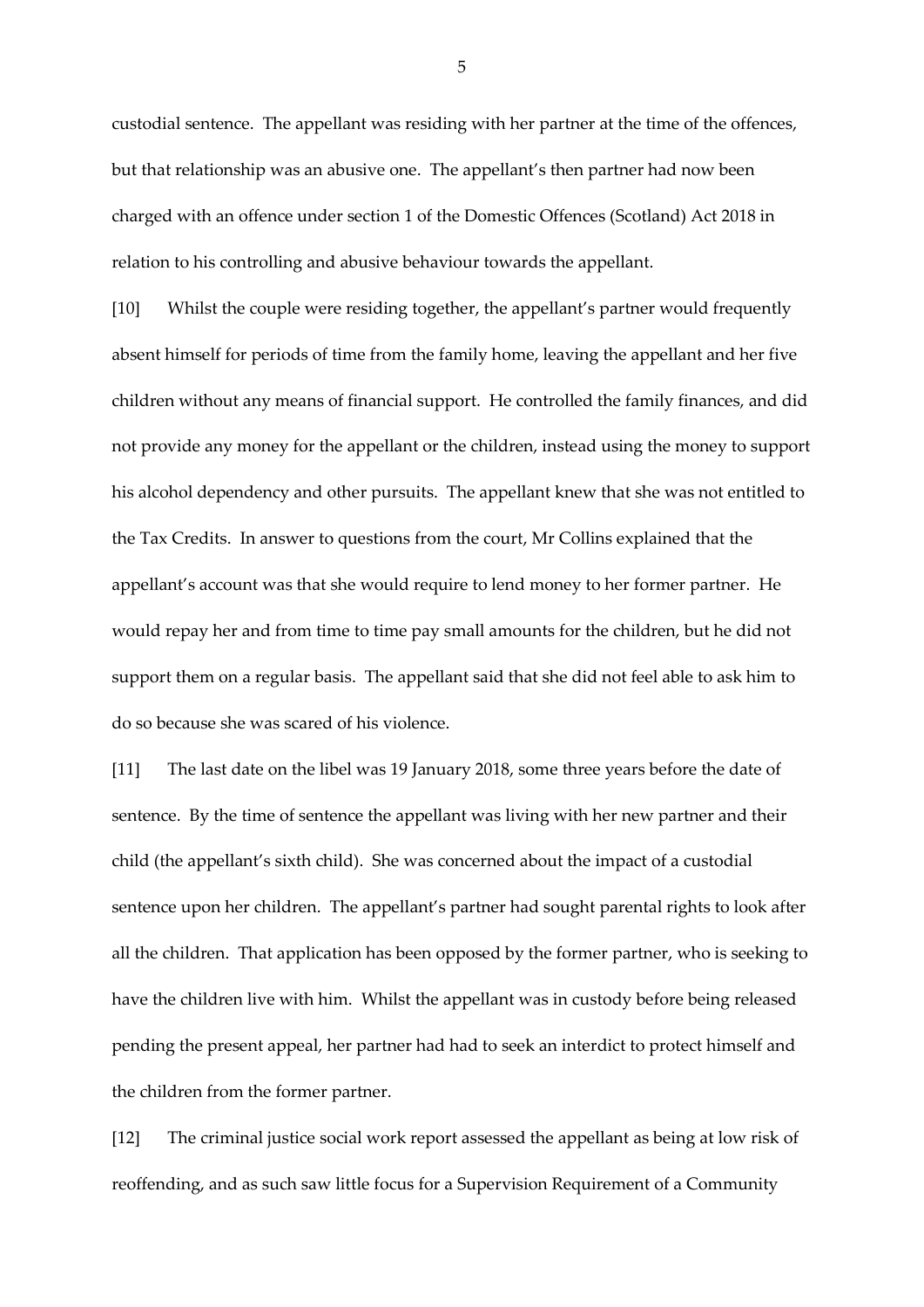Payback Order. She was, however, assessed as suitable to undertake unpaid work as an alternative to custody. She was repaying the money by way of a deduction from her benefits, and was in a position to offer further repayment at the rate of £100 per month on top of that deduction.

[13] In the particular circumstances of the offence, and of the appellant, Mr Collins submitted that the Sheriff erred in imposing a period of imprisonment. *Esto* a custodial sentence was appropriate, the length of the sentence was excessive in light of the circumstances relied on.

### **Analysis and decision**

[14] In *Gill* v *Thomson* this court noted the existence of a divergence in sentencing practice in cases involving statutory offences of fraud. The court took the opportunity in three sentence appeals to set out general guidelines which would apply to cases of this type. Whilst recognising that each case must depend on its own facts and circumstances, the court stated that for an offence involving less than £5,000 of gain a community service order may be taken as the norm, being a direct alternative to a custodial sentence for an offence at the higher end of the range. A fine or other non-custodial disposal, not being a direct alternative to custody, may be seen as reasonable for offences in the middle of the range  $(E2,500)$ . The court did not consider that a short custodial sentence (less than three months) ought to be regarded as appropriate for offences in the range of £5,000 to £20,000. At the lower end of this range, a community service order may again be appropriate as a norm, as a direct alternative to custody. But where the offence is in the higher reaches of the range, the court would expect a significant custodial sentence to be imposed in the absence of quite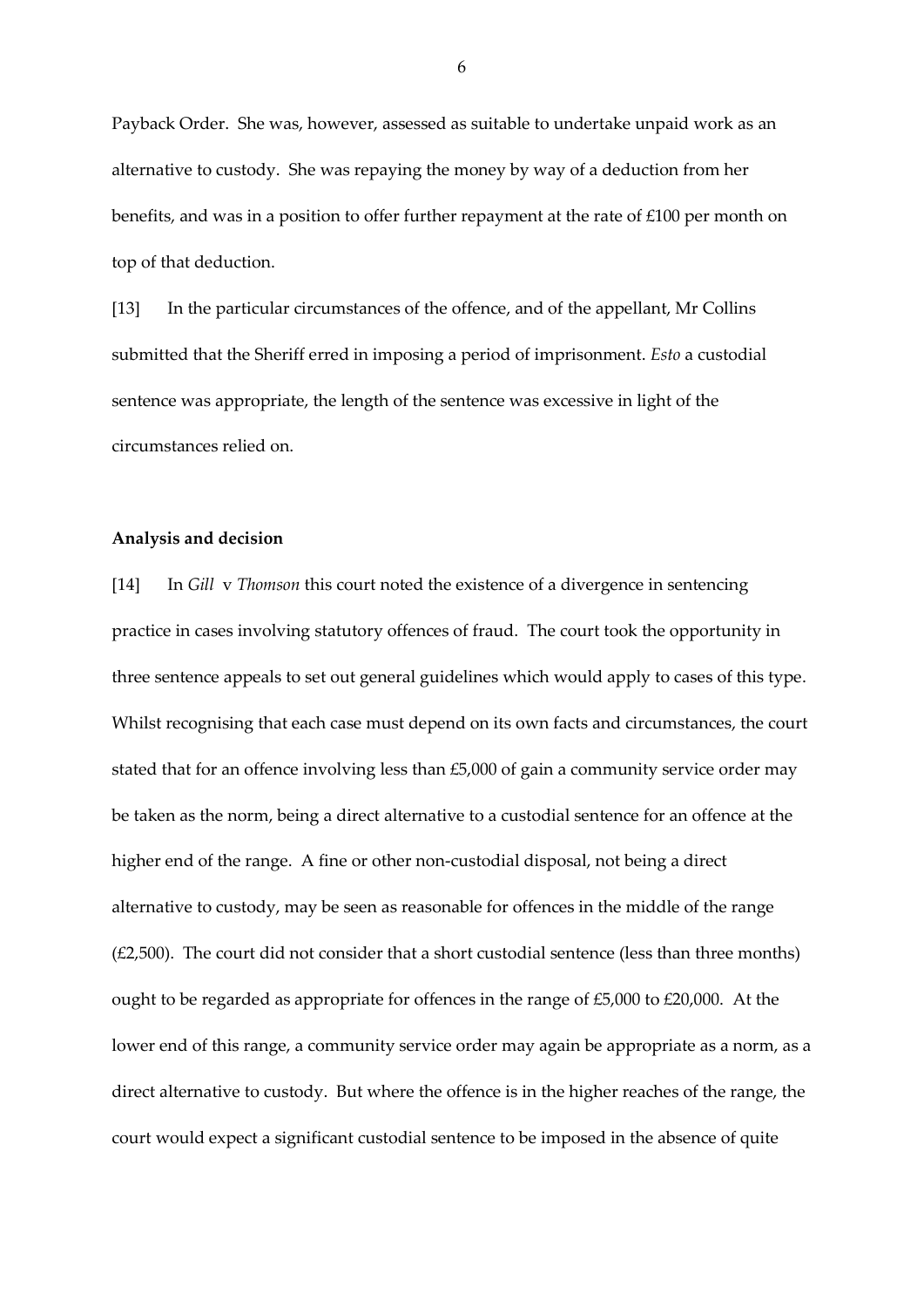exceptional circumstances. Offences above the level of £20,000 might attract penalties only available in solemn proceedings.

[15] In the present case, as we have explained, the amount defrauded by the appellant was £55,000. There can be no doubt that, in view of the large sum defrauded by the appellant, a custodial sentence would normally be required in terms of the guidelines approved in *Gill* v *Thomson*. The circumstances would have to be truly exceptional to justify the imposition of a non-custodial penalty in a case where such a large sum of state benefits had been fraudulently obtained. Having given close consideration to all the circumstances of the present case, we are unable to say that a non-custodial disposal would be appropriate. The appellant deliberately defrauded the state of a very large amount of benefits over many years. She was well aware that she was not entitled to these benefits. Yet she persisted in a prolonged course of conscious dishonesty. We acknowledge the various difficulties that the appellant faced with her former partner, but we do not consider that these were sufficient to justify fraud on such a substantial and sustained scale. As the Sheriff aptly observed, it is important to ensure consistency and predictability in sentencing in cases of this type. That was why sentencing guidelines were issued by the court in *Gill* v *Thomson*. There is no basis for departing from the guidelines in the present case. A custodial sentence was, in our view, amply merited.

[16] As to the length of the sentence, the Sheriff took full account of the appellant's personal and family circumstances. She noted that the appellant would retain her tenancy and that her current partner could care for the children. The Sheriff selected a headline sentence which, in our view, properly reflected the appellant's particular circumstances, including her various difficulties and the challenges she has faced. We can find no fault in